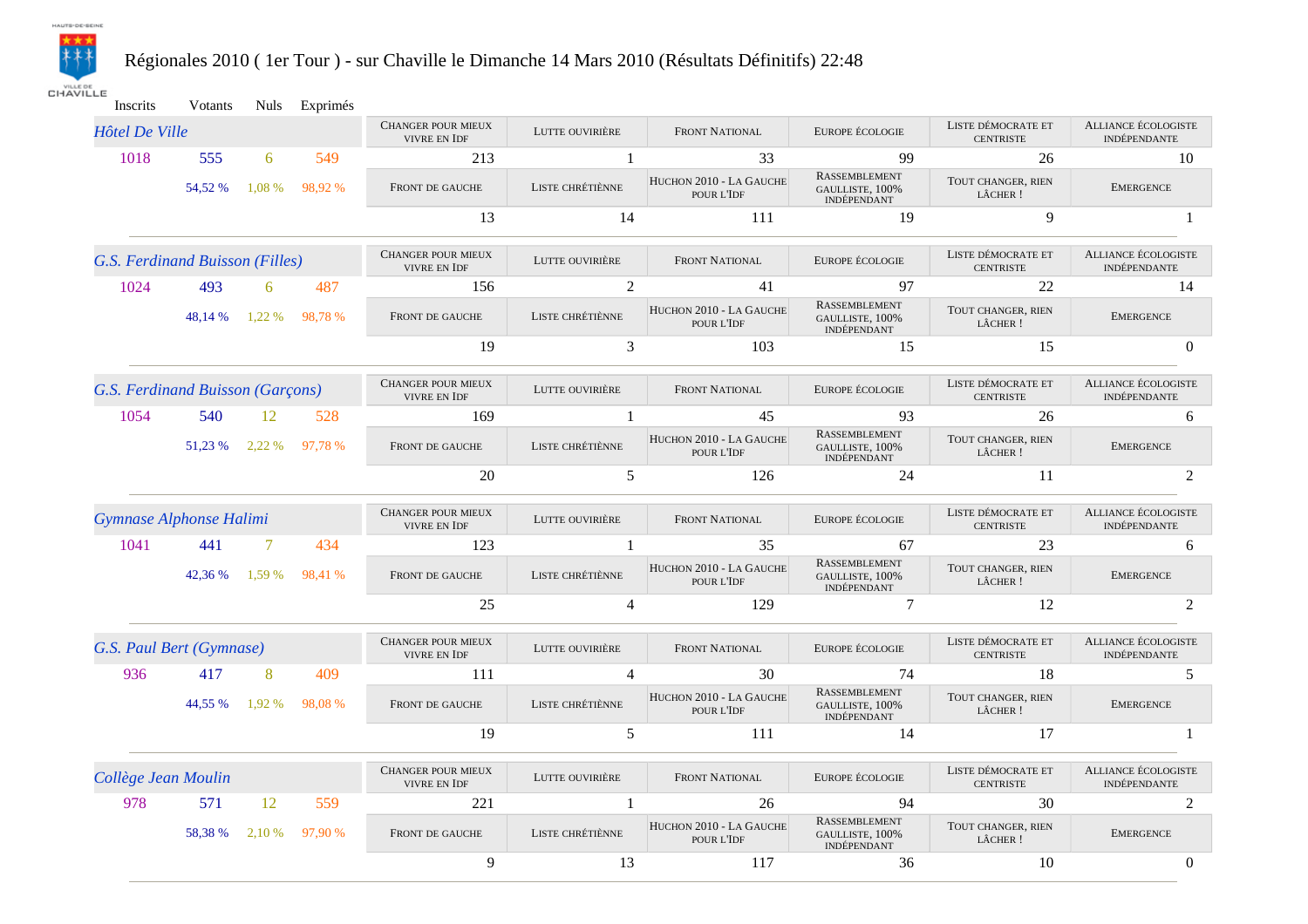| Ecole Maternelle "Le Muguet"            |         |          |         | <b>CHANGER POUR MIEUX</b><br>VIVRE EN IDF | LUTTE OUVIRIÈRE  | <b>FRONT NATIONAL</b>                 | EUROPE ÉCOLOGIE                                        | LISTE DÉMOCRATE ET<br><b>CENTRISTE</b> | ALLIANCE ÉCOLOGISTE<br><b>INDÉPENDANTE</b> |
|-----------------------------------------|---------|----------|---------|-------------------------------------------|------------------|---------------------------------------|--------------------------------------------------------|----------------------------------------|--------------------------------------------|
| 1036                                    | 565     | 5        | 560     | 190                                       | -1               | 34                                    | 106                                                    | 31                                     | 8                                          |
|                                         | 54,54 % | 0.88 %   | 99,12 % | FRONT DE GAUCHE                           | LISTE CHRÉTIÈNNE | HUCHON 2010 - LA GAUCHE<br>POUR L'IDF | <b>RASSEMBLEMENT</b><br>GAULLISTE, 100%<br>INDÉPENDANT | TOUT CHANGER, RIEN<br>LÂCHER !         | <b>EMERGENCE</b>                           |
|                                         |         |          |         | 12                                        | 17               | 136                                   | 20                                                     | 5                                      | $\Omega$                                   |
| Ecole Maternelle "Les Iris"             |         |          |         | <b>CHANGER POUR MIEUX</b><br>VIVRE EN IDF | LUTTE OUVIRIÈRE  | <b>FRONT NATIONAL</b>                 | EUROPE ÉCOLOGIE                                        | LISTE DÉMOCRATE ET<br><b>CENTRISTE</b> | ALLIANCE ÉCOLOGISTE<br><b>INDÉPENDANTE</b> |
| 803                                     | 437     | .5.      | 432     | 130                                       | $\mathcal{E}$    | 25                                    | 86                                                     | 25                                     | 8                                          |
|                                         | 54,42 % | 1.14 %   | 98.86%  | FRONT DE GAUCHE                           | LISTE CHRÉTIÈNNE | HUCHON 2010 - LA GAUCHE<br>POUR L'IDF | <b>RASSEMBLEMENT</b><br>GAULLISTE, 100%<br>INDÉPENDANT | TOUT CHANGER, RIEN<br>LÂCHER !         | <b>EMERGENCE</b>                           |
|                                         |         |          |         | 16                                        | $\overline{2}$   | 113                                   | 19                                                     | 5                                      | $\Omega$                                   |
| Club House "Colette Besson"             |         |          |         | CHANGER POUR MIEUX<br>VIVRE EN IDF        | LUTTE OUVIRIÈRE  | <b>FRONT NATIONAL</b>                 | EUROPE ÉCOLOGIE                                        | LISTE DÉMOCRATE ET<br><b>CENTRISTE</b> | ALLIANCE ÉCOLOGISTE<br>INDÉPENDANTE        |
| 933                                     | 519     | 8        | 511     | 159                                       |                  | 23                                    | 115                                                    | 15                                     | 10                                         |
|                                         | 55.63 % | 1,54 %   | 98,46 % | FRONT DE GAUCHE                           | LISTE CHRÉTIÈNNE | HUCHON 2010 - LA GAUCHE<br>POUR L'IDF | RASSEMBLEMENT<br>GAULLISTE, 100%<br>INDÉPENDANT        | TOUT CHANGER, RIEN<br>LÂCHER !         | <b>EMERGENCE</b>                           |
|                                         |         |          |         | 23                                        | 3                | 136                                   | 15                                                     | 11                                     | $\Omega$                                   |
| <b>Ecole Maternelle "Les Jacinthes"</b> |         |          |         | CHANGER POUR MIEUX<br><b>VIVRE EN IDF</b> | LUTTE OUVIRIÈRE  | FRONT NATIONAL                        | EUROPE ÉCOLOGIE                                        | LISTE DÉMOCRATE ET<br><b>CENTRISTE</b> | <b>ALLIANCE ÉCOLOGISTE</b><br>INDÉPENDANTE |
| 957                                     | 543     | 5        | 538     | 235                                       | $\Omega$         | 25                                    | 91                                                     | 23                                     |                                            |
|                                         | 56.74 % | $0.92\%$ | 99.08 % | FRONT DE GAUCHE                           | LISTE CHRÉTIÈNNE | HUCHON 2010 - LA GAUCHE<br>POUR L'IDF | RASSEMBLEMENT<br>GAULLISTE, 100%<br>INDÉPENDANT        | TOUT CHANGER, RIEN<br>LÂCHER !         | <b>EMERGENCE</b>                           |
|                                         |         |          |         | $\tau$                                    | 5                | 112                                   | 33                                                     | 6                                      | $\mathbf{0}$                               |
| Atrium de Chaville                      |         |          |         | CHANGER POUR MIEUX<br><b>VIVRE EN IDF</b> | LUTTE OUVIRIÈRE  | FRONT NATIONAL                        | EUROPE ÉCOLOGIE                                        | LISTE DÉMOCRATE ET<br><b>CENTRISTE</b> | <b>ALLIANCE ÉCOLOGISTE</b><br>INDÉPENDANTE |
| 1030                                    | 465     | 11       | 454     | 111                                       | 2                | 44                                    | 96                                                     | 24                                     | 7                                          |
|                                         | 45,15 % | 2,37 %   | 97,63 % | FRONT DE GAUCHE                           | LISTE CHRÉTIÈNNE | HUCHON 2010 - LA GAUCHE<br>POUR L'IDF | RASSEMBLEMENT<br>GAULLISTE, 100%<br>INDÉPENDANT        | TOUT CHANGER, RIEN<br>LÂCHER !         | <b>EMERGENCE</b>                           |
|                                         |         |          |         | 18                                        | 2                | 116                                   | 15                                                     | 17                                     | 2                                          |
| G.S. Paul Bert (Préau)                  |         |          |         | <b>CHANGER POUR MIEUX</b><br>VIVRE EN IDF | LUTTE OUVIRIÈRE  | <b>FRONT NATIONAL</b>                 | EUROPE ÉCOLOGIE                                        | LISTE DÉMOCRATE ET<br><b>CENTRISTE</b> | ALLIANCE ÉCOLOGISTE<br>INDÉPENDANTE        |
| 929                                     | 486     | 10       | 476     | 128                                       | 3                | 34                                    | 91                                                     | 29                                     | 3                                          |
|                                         | 52,31 % | 2,06 %   | 97,94 % | FRONT DE GAUCHE                           | LISTE CHRÉTIÈNNE | HUCHON 2010 - LA GAUCHE<br>POUR L'IDF | RASSEMBLEMENT<br>GAULLISTE, 100%<br>INDÉPENDANT        | TOUT CHANGER, RIEN<br>LÂCHER !         | <b>EMERGENCE</b>                           |
|                                         |         |          |         | 20                                        | 6                | 134                                   | 17                                                     | 9                                      | 2                                          |